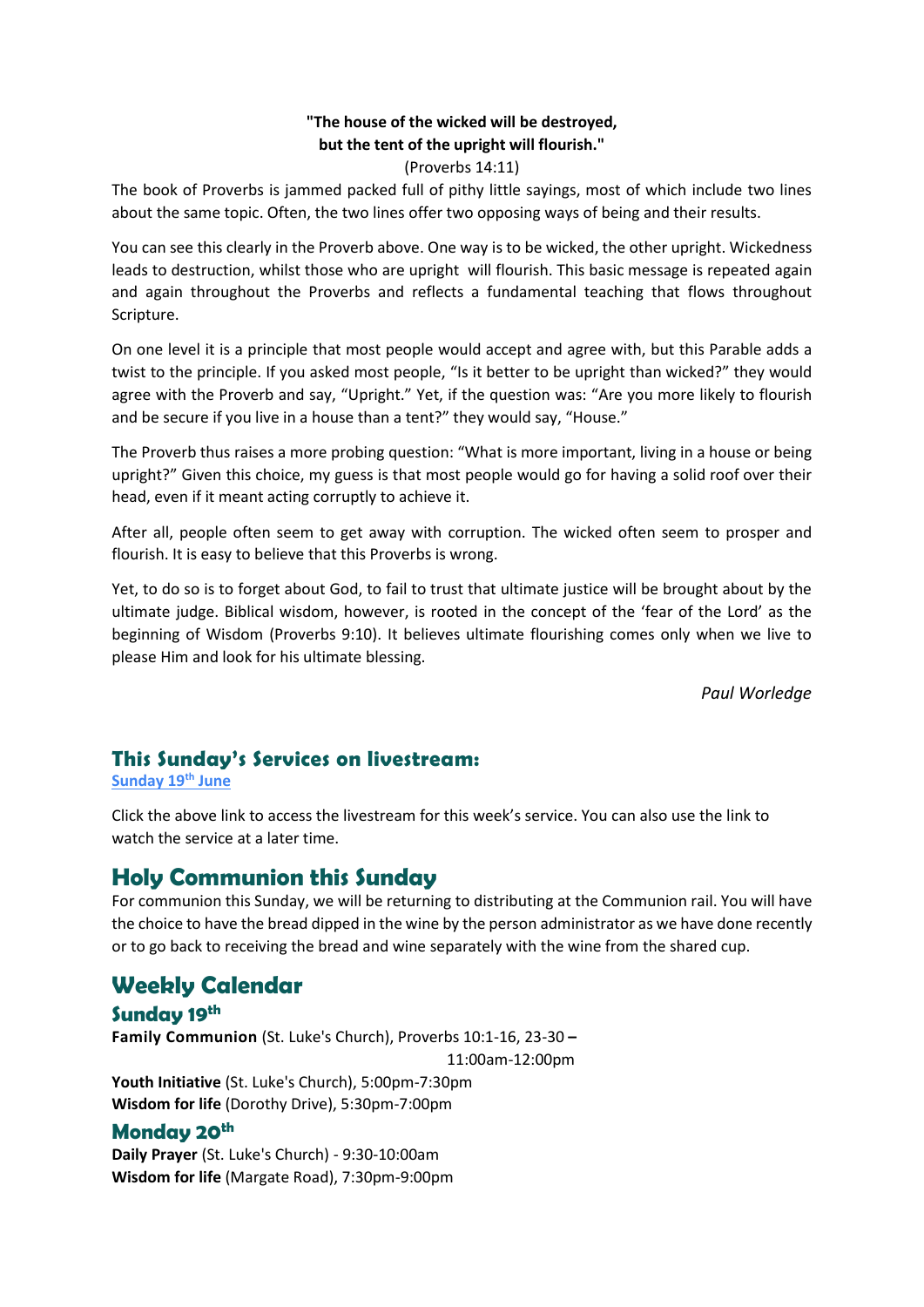## **Tuesday 21st**

**Daily Prayer** (St. George's Church) - 9:30-10:00am

## **Wednesday 22nd**

**Wisdom for life** (Lyndhurst Road), 2:00pm-3:30pm **Wisdom for life** (South Eastern Road), 7:30pm-9:00pm

### **Thursday 23rd**

**Daily Prayer** (St. Luke's Church) - 9:30-10:00am **Cafe4All** (St. Luke's Church), Coffee and Chat for all - 10:00-11:30am. **Wisdom for life** (Winterstoke Crescent), 7:30pm-9:00pm

#### **Friday 24th**

**Play and Praise** (St. Luke's Church Hall) – 10:00-11:30am **Gather, Women's Drop-In** (St. Luke's Church) - 12:30-2:30am

## **Saturday 25th**

**Daily Prayer** (St. George's Church) - 9:30-10:00am

#### **Sunday 26th**

**Family Communion** (St. Luke's Church), Proverbs 23:12-25**–** 11:00am-12:00pm **Youth Initiative** (St. Luke's Church), 5:00pm-7:30pm

**Wisdom for life** (Dorothy Drive), 5:30pm-7:00pm

## **Prayer Requests**

Be assured I will do my best to check that people are happy for the requests to be shared before including them. Please pray for...

- Emma (friend of Kelly) undergoing treatment for breast cancer.
- Alison and David Hawthorn and family, after the death of David's daughter last week.
- Nicky Galer, Chris Miller and family after the death of Nicky's brother, Paul last week.
- Baby Hope as she has a few appointments/tests with her cardio team over the coming weeks for her heart defect.
- Michelle (Terry De Vere's wife) undergoing chemotherapy.
- David Gill recently out of hospital after a heart operation.
- Ken Tipler that the pain can be kept under control.

Please also continue to pray for: Mitch Styles, Flo Baldock, Jean Hann, Shirley Crabb, Joy Smithers, Nathan Court, Pauline Emptage, Collette Judge, Barb (Gloria's daughter's friend), Rita Ryan, David Perkins.

# **Claire's Ordination**

Claire our curate is being ordained as 'Priest' at **5:30pm on Saturday 2nd July** at Canterbury Cathedral. This is an important moment in her journey of ministry and it would be great if a good number from both churches could come to support her at the Cathedral. If you would like a lift to the event or can offer others lifts to Canterbury for that evening, then please let Paul or one of the Wardens know.

Claire will take her first Eucharist / Holy Communion at the 9:30am service at St. George's on **Sunday 3rd July**. We will also have a bring and share (picnic) lunch in St. Luke's Vicarage Garden from **12:30-**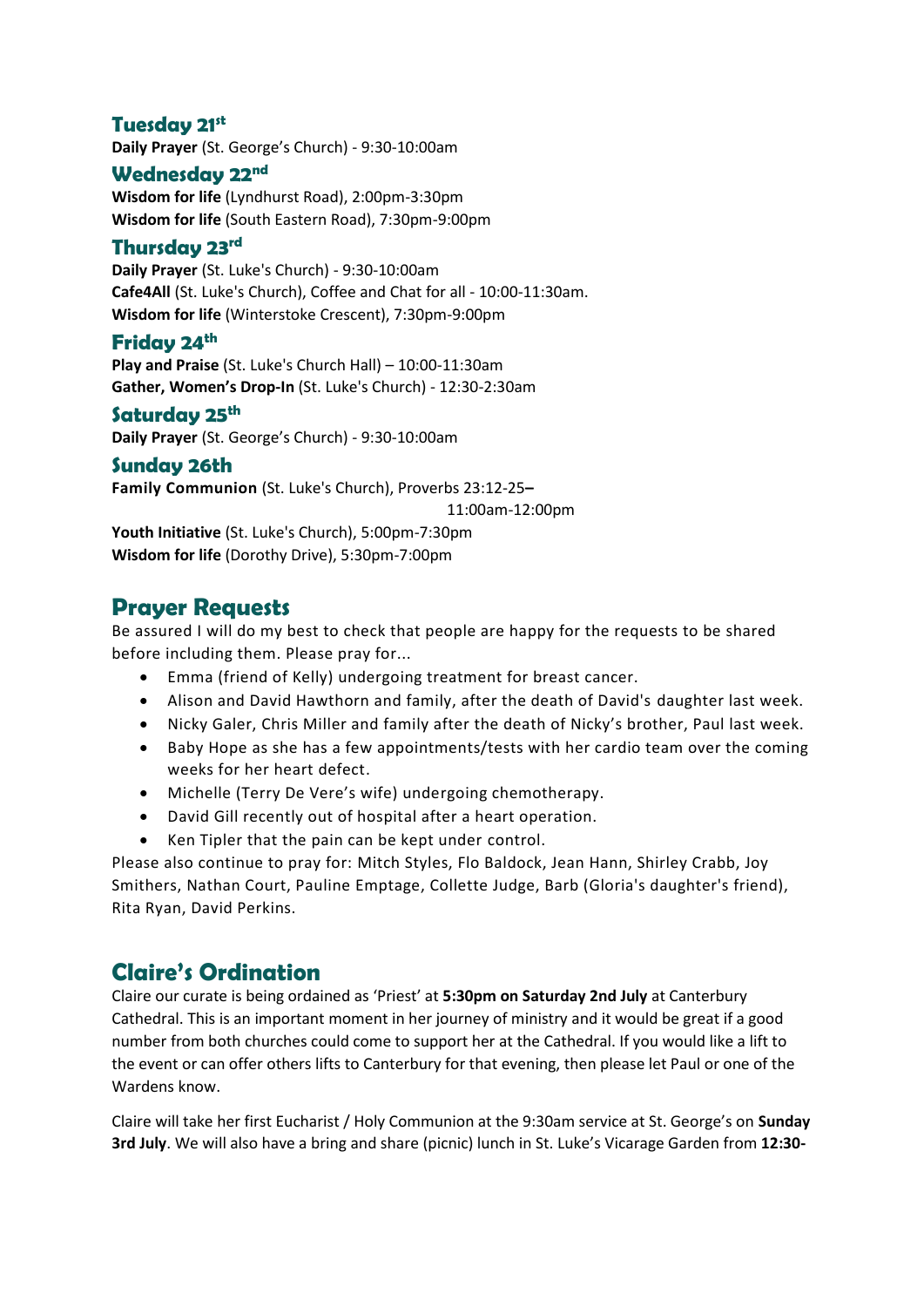**2:00pm** later on that day. Please sign the list at the back of church to indicate what you will bring to the lunch.

## **Wisdom for Life Studies**

It's not too late to join one of our small study groups to meet together and discuss in more depth how we can apply the wisdom of Proverbs to our lives today. This is also a great way to get to know others in the church in a deeper way. If you are interested please talk to Paul.

# **Medieval Church Talk – Saturday 25th June**

How did they build the church years ago? Who worked on it? Why did they build it here? If you would like to know the answers to these and much more please join us for an illustrated talk **by Margaret Bolton on Saturday 25th June 3pm in St. Laurence Church**. Tickets are available from the St. Laurence Parish Office (01843 592478 or [office@stlaurenceparish-ramsgate.org.uk\)](mailto:office@stlaurenceparish-ramsgate.org.uk) or can be bought on the day. The cost is £5 each including refreshments.

# **Gather Drop-In Volunteer Event – Friday 8th July**

Gather is a Drop-In for women that runs at St. Luke's church on Friday afternoons, 12:30-14:00pm. If you are female, you could be part of the amazing drop-in team. From 11am, there will be information about Gather, how to apply and the opportunity to stay for a Gather session.

# **Thanet Light Orchestra Concert – Saturday 16th July, 7pm**

Thanet Light Orchestra who rehearse at St. Luke's on Thursday evening are putting on a concert to raise money for church funds on Saturday 16<sup>th</sup> July. Tickets are £10 on the door, but we will make cheaper ones available in advance for church members. Children will be admitted free. It should be a great event so do make sure the date is in your diary.

## **Book to see the vicar:**

If you would like to arrange to see Paul the vicar about anything, then please use this following link to book an appointment:<https://calendly.com/worledge/meet-with-paul>

# Linbs to Share:

#### **Last week's Sermon:**

**[Wisdom Calling \(Proverbs 8\)](https://www.stlukesramsgate.org/sermons/wisdom-calling-proverbs-8)**

In Proverbs 8, wisdom is described as a person calling us to follow her. But where does she call from and who is she and why does it matter so much that we follow her?

### **The Chosen – A Netflix style TV series on the life of Jesus**

This is a high quality drama series that explores the life of Jesus through the life of his followers in a format that mimics many of the successful TV series today. They plan to produce 7 series. The first two series are available free using an app. **[Find out more…](https://watch.angelstudios.com/thechosen)**

### **Have you written a Will?**

None of us want to think about our own death, but it is important to prepare for it. One part of that is writing a will. The Church of England have partnered with 'Farewill' to offer the chance to create a will for free. **[Find out more here](https://farewill.com/parish-buying)**.